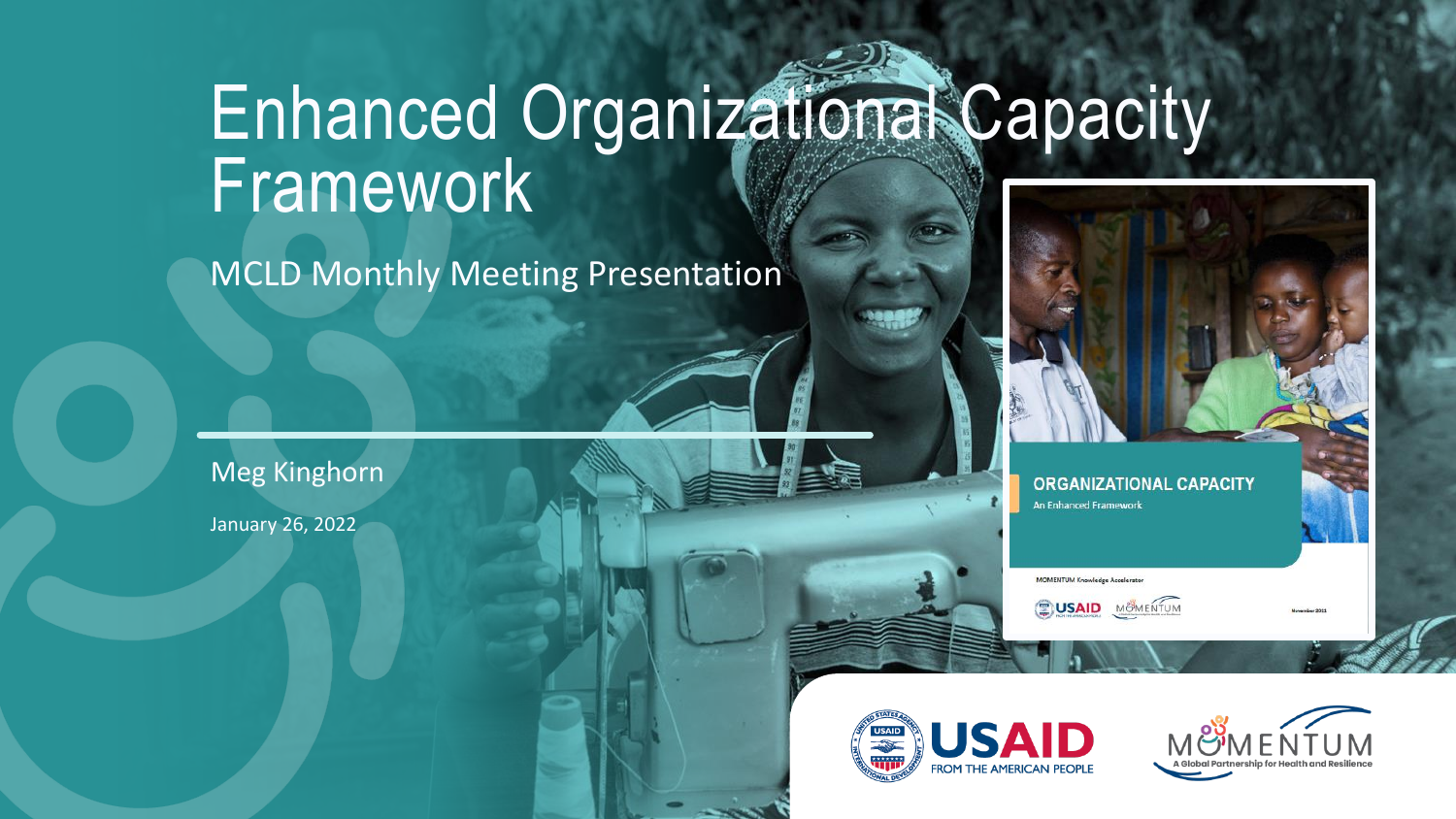## Why Was MOMENTUM Looking for a New Framework?

### **Most Capacity Measurement Tools have Limitations …**

- Often overly **directive** and **lengthy processes**
- Often rely on self-assessment with **little use of evidence**
- Tend to focus on **latent capacity** rather than **performance**
- Are ill-suited for **complex environments**
- Shed little light on **resilience** *(absorptive, adaptive, transformative capacity)*
- Seldom look for **underlying causes of capacity and performance gains**

Engaged Meg Kinghorn & Beryl Levinger for a 2-phase assignment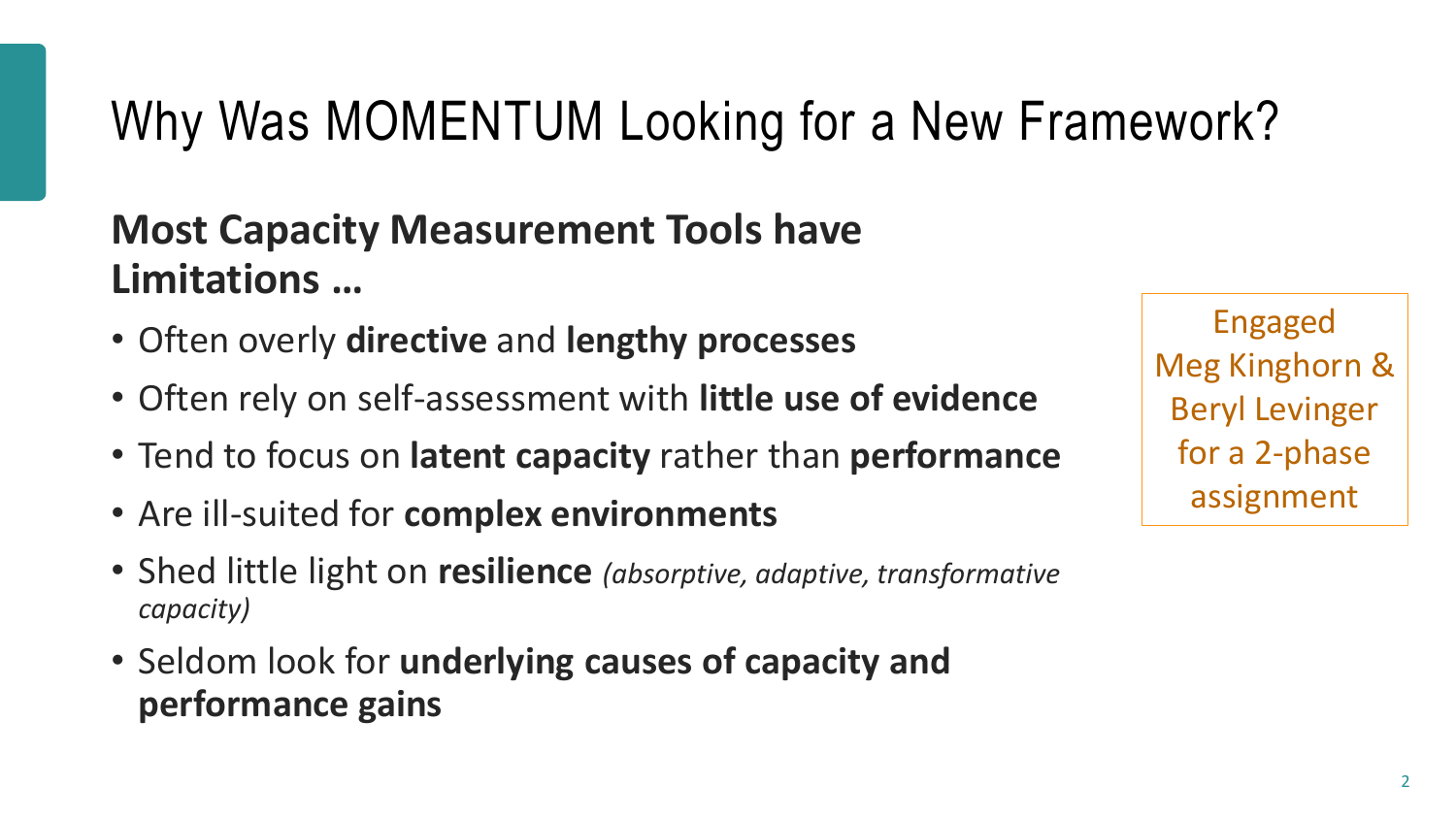## **Capacity for What?? …** And how the answer has changed

| <b>Term</b>                             | <b>Capacity for What?</b>                                   | <b>Paradigm / Metaphor</b>                                                                          |
|-----------------------------------------|-------------------------------------------------------------|-----------------------------------------------------------------------------------------------------|
| <b>Capacity</b><br><b>Building</b>      | Sustainability of development<br>results                    | Engineering $\rightarrow$<br>Tools, frameworks, measurement                                         |
| <b>Capacity</b><br><b>Development</b>   | Sustainability of donor program<br>implementers             | Human development ><br>Stages of development, nascent,<br>emerging, mature, certification           |
| <b>Capacity</b><br><b>Strengthening</b> | Sustainability of actors to<br>influence their local system | Systems $\rightarrow$<br>Systemic solutions, intersectoral<br>partnerships, localization, ownership |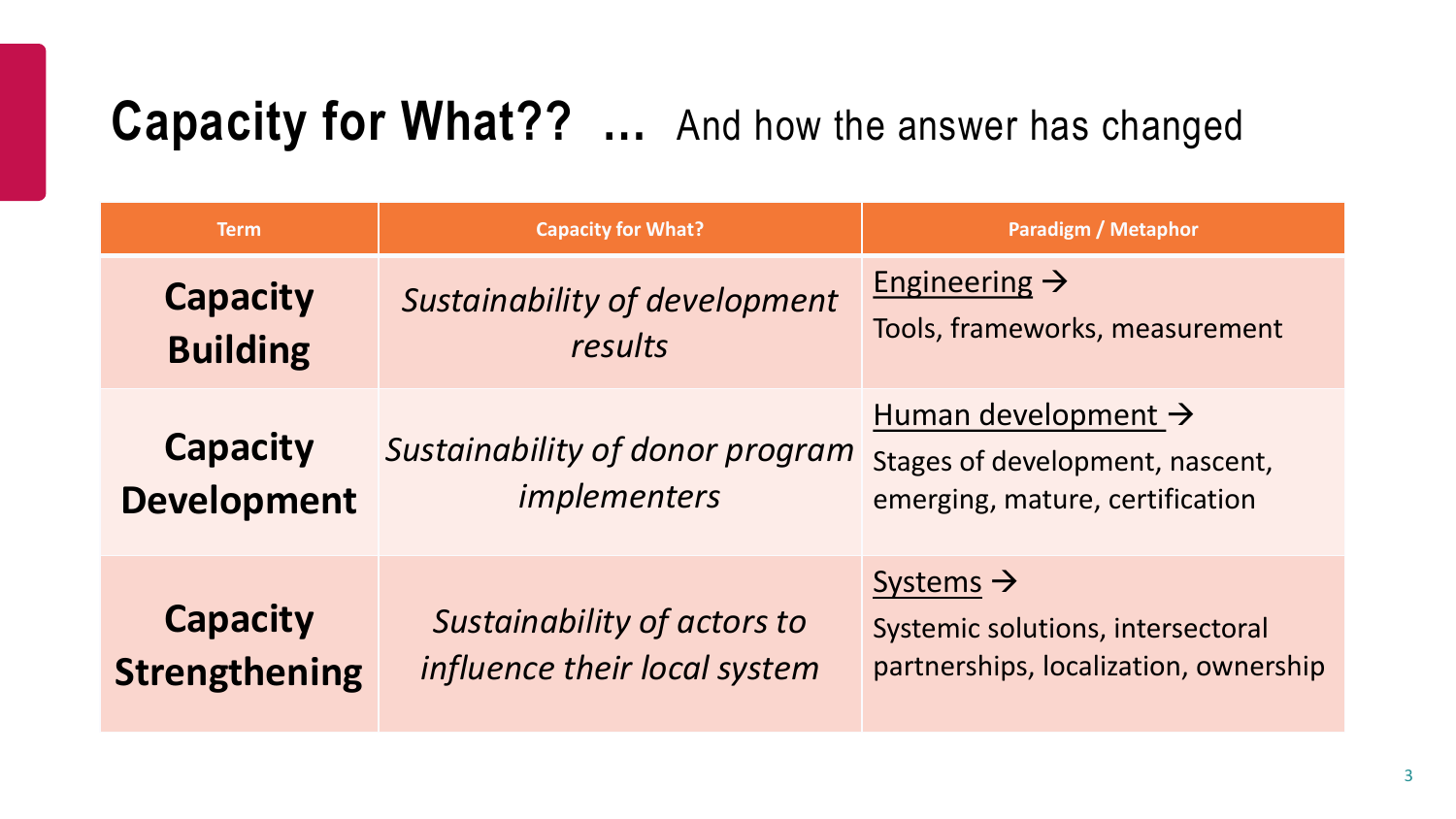### Capacity Assessment Frameworks

### **The Functional / "OD" framework**

- Governance and Leadership
- Management Systems and Practices
- Human Resources
- Financial Resources
- Program Results
- Networking and External Relations
- Constituency Empowerment
- Organizational Learning

**Common Tools**:

- Organizational Capacity Assessments (OCA)
- Organizational Performance Index (OPI)

Many donors focus only on capacities (the standard package of organizational procedures and structures modeled on the western firm – board governance rules, administrative systems, human resource manuals, strategic plans, M&E, etc.) *yet there is no firm evidence that these are the crucial variables of success in development.*

*-* Thomas Dichter, 2014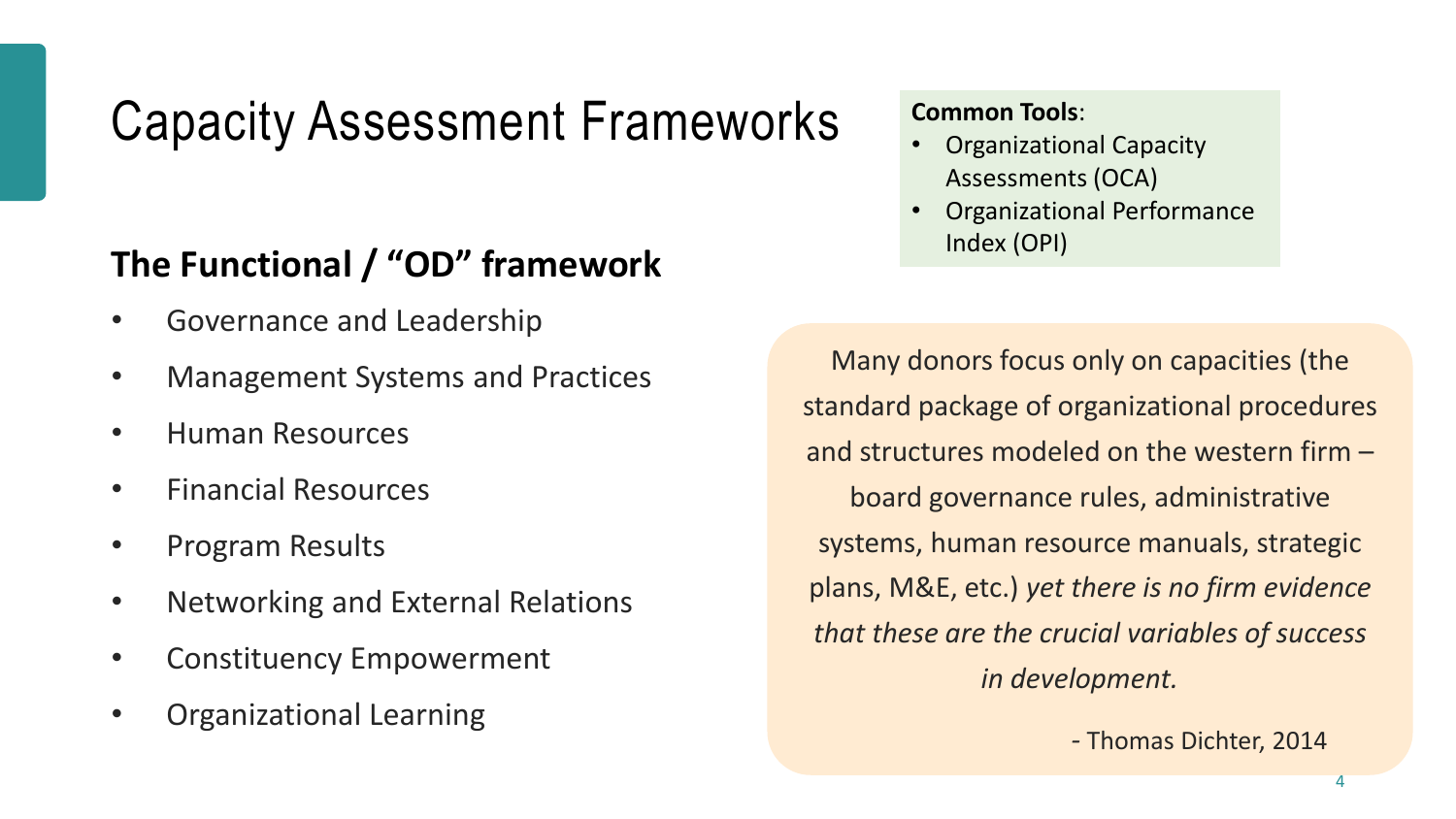### 5 Core Capacities *for Organizational Resilience & Sustainability*



#### **Foster Self-Determination**

• Ownership, commitment, confidence, motivation, leadership, and self-direction that catalyzes the other capacities

#### **Produce Sustainable Results**

• To add value for stakeholders who sustain that value over time

#### **Align Systems for Agility**

• To balance flexibility and control to achieve a purpose and cope with cycles of stability, growth, and change

#### **Learn and Adapt**

• To innovate and modify activities and proactively anticipate change

#### **Attract and Sustain Support**

• To establish and manage connections, alliances, and/or partnerships to enhance reach, impact, and stakeholder legitimacy

#### *Cross-cutting* : **Resilience**

• To respond to changes in the external environment - diversity, redundancy, connectivity, experimentation, and participation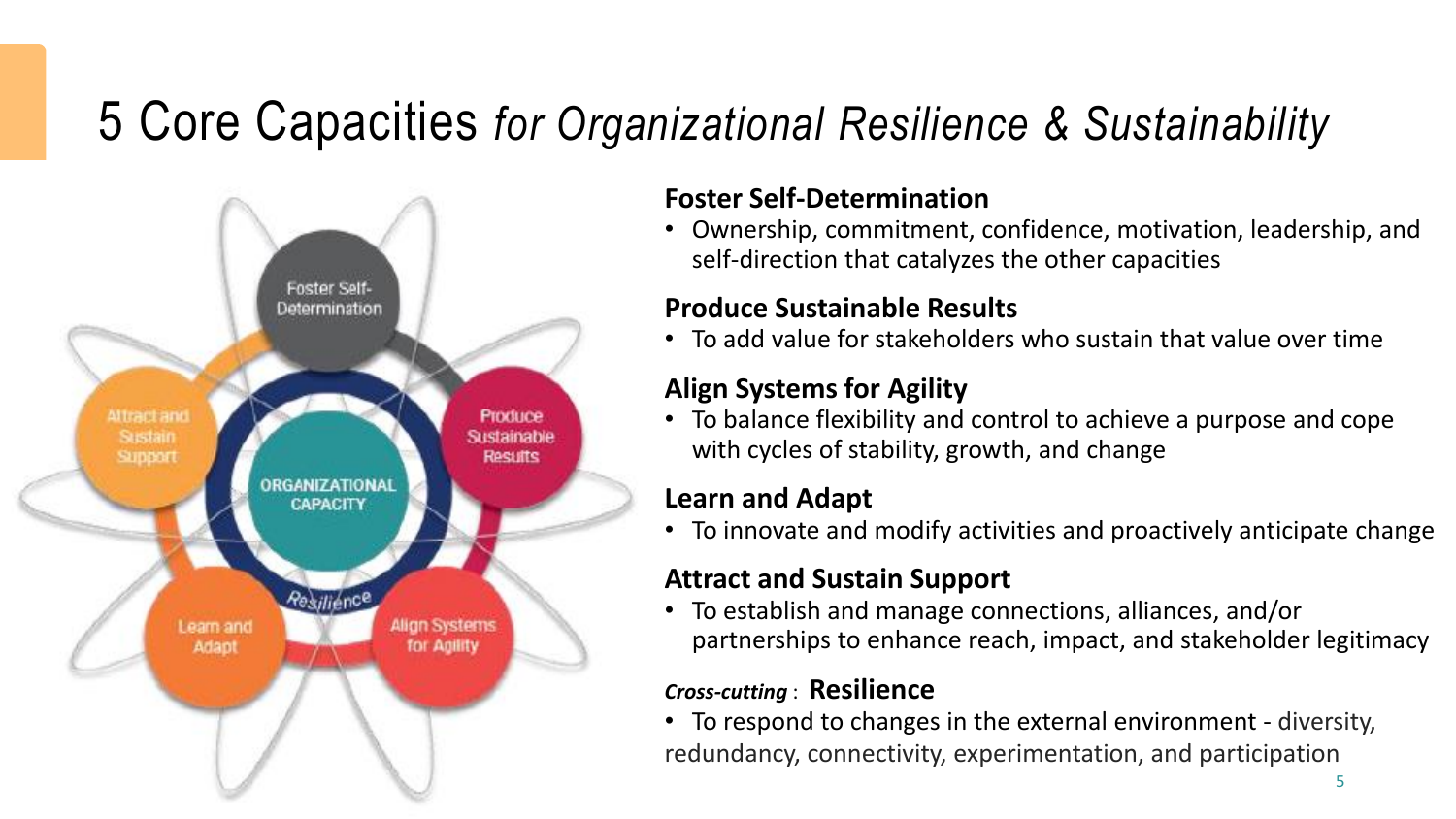### Capacity: **Fosters Self-Determination**

*Ownership, commitment, confidence, motivation, leadership, and self-direction that catalyzes the other capacities*

- ✓ Regularly *communicating* to internal and external stakeholders a *transformative vision* of society.
- ✓ Regularly reflecting on how *organizational values*  and practices promote equity and social inclusion.
- ✓ Taking steps to promote *shared leadership*.
- ✓ Taking deliberate action to identify *organizational strengths and growth areas*.
- ✓ Taking initiative to *address emerging social needs*  in accordance with its stated goals and values *(not reliant on the direction of government or donors).*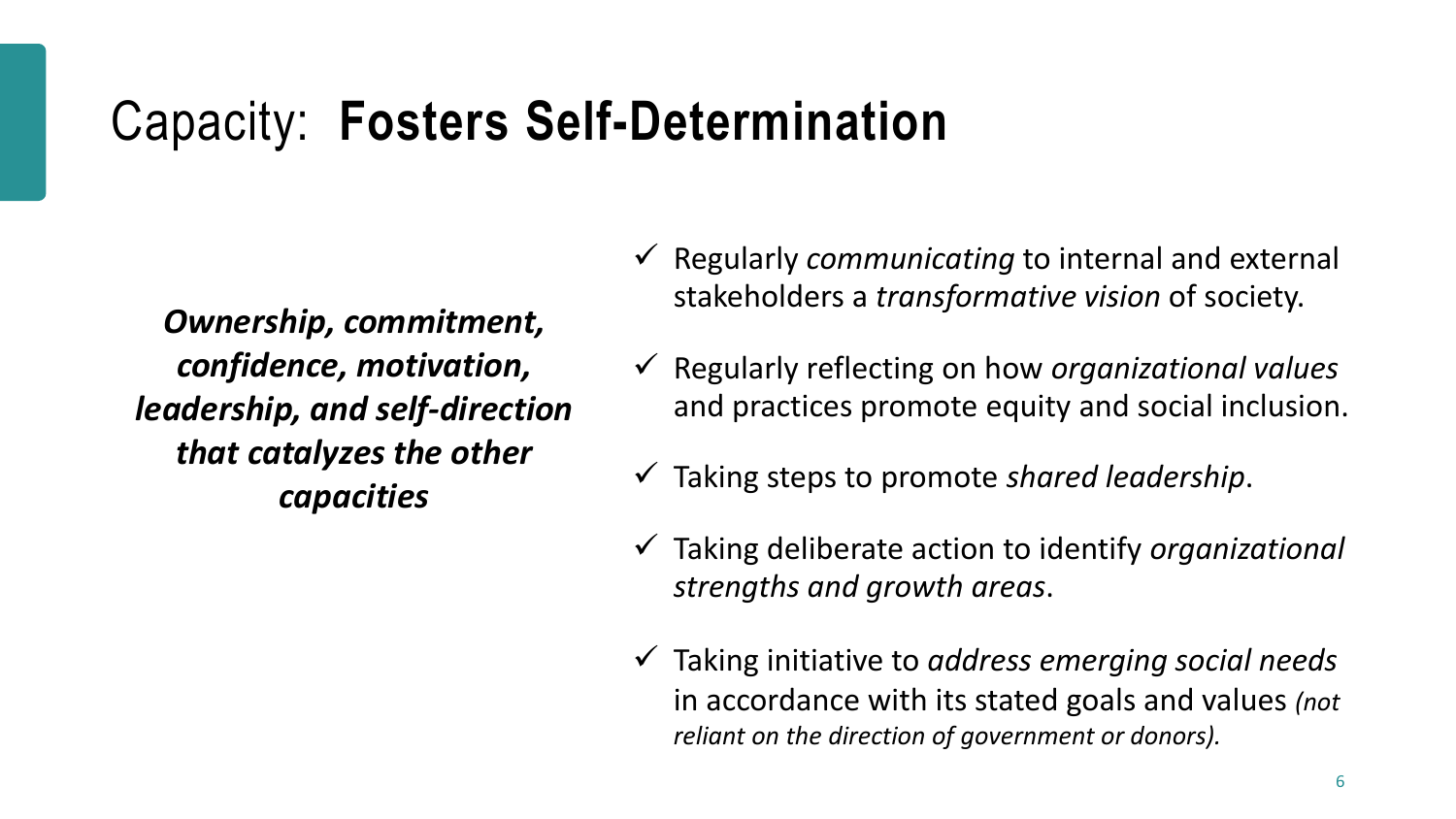### Capacity: **Produce Development Results**

### *To add value for stakeholders who sustain that value over time*

- ✓ Regularly assessing for *achievement of intended results*.
- $\checkmark$  Regularly monitoring for adherence to established relevant *quality standards*.
- $\checkmark$  Incorporating service delivery activities that promote *constituent empowerment and self-reliance*.
- ✓ Working with communities to *jointly identify needs* and *co-design solutions* to local problems.
- ✓ Taking action to *influence* structures, systems, policies, and processes within the *environment* that are linked to quality services.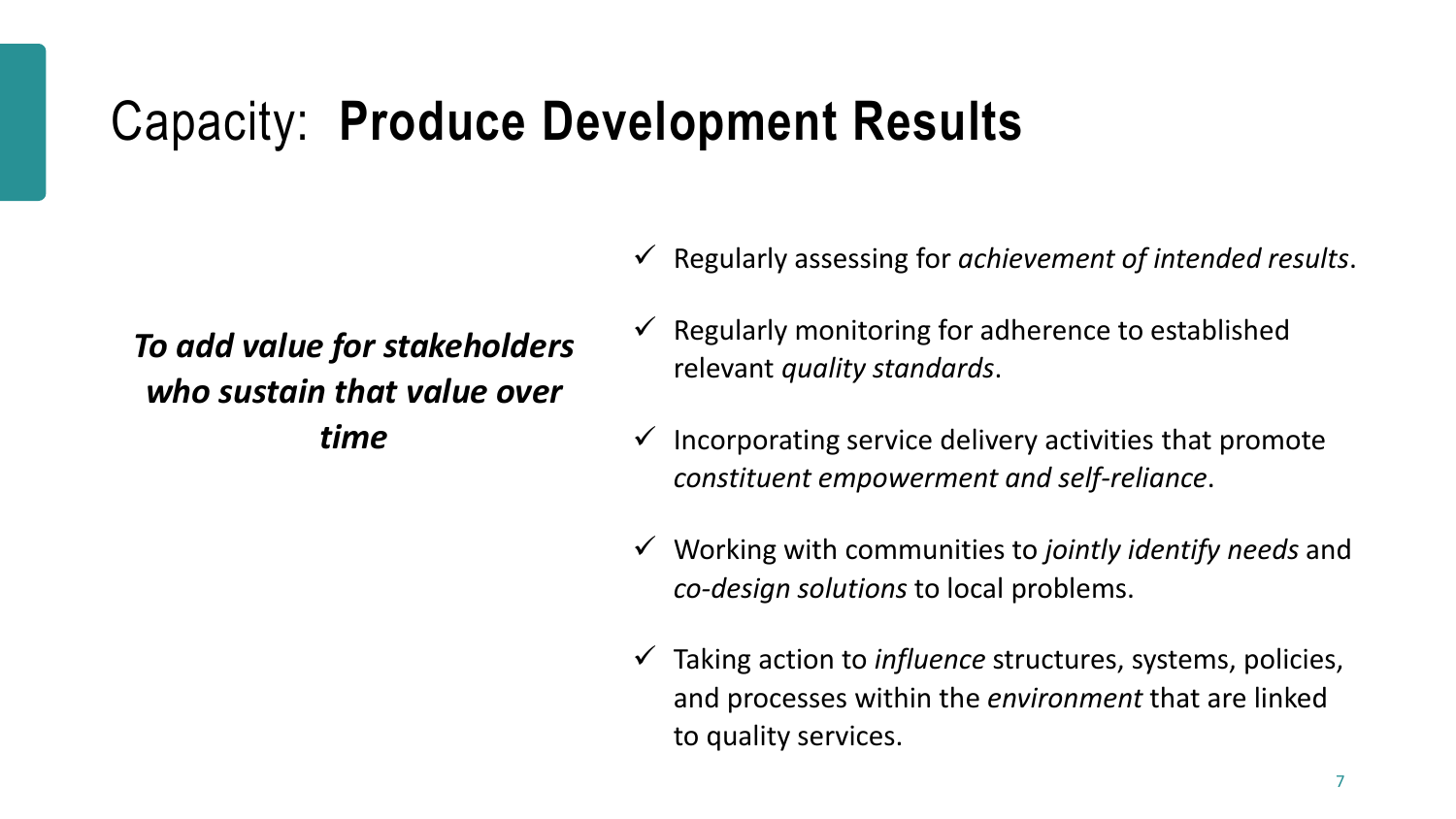### Capacity: **Align Systems for Agility**

*To balance flexibility and control to achieve a purpose and cope with cycles of stability, growth, and change*

- ✓ Taking steps to strengthen *cross-functional teams* to enhance teamwork and mitigate personnel and skills gaps.
- ✓ Building a team that includes *members of the community*  the organization serves.
- $\checkmark$  Regularly monitoring financial needs and expenditures to *shift resources where needed* (as allowed) and *accurately account* for use of funds to stakeholders.
- ✓ Building *financial autonomy* through a combination of donor and unrestricted income.
- ✓ Maintaining *reserve fund* to continue operations for four months, mitigating financial disruptions.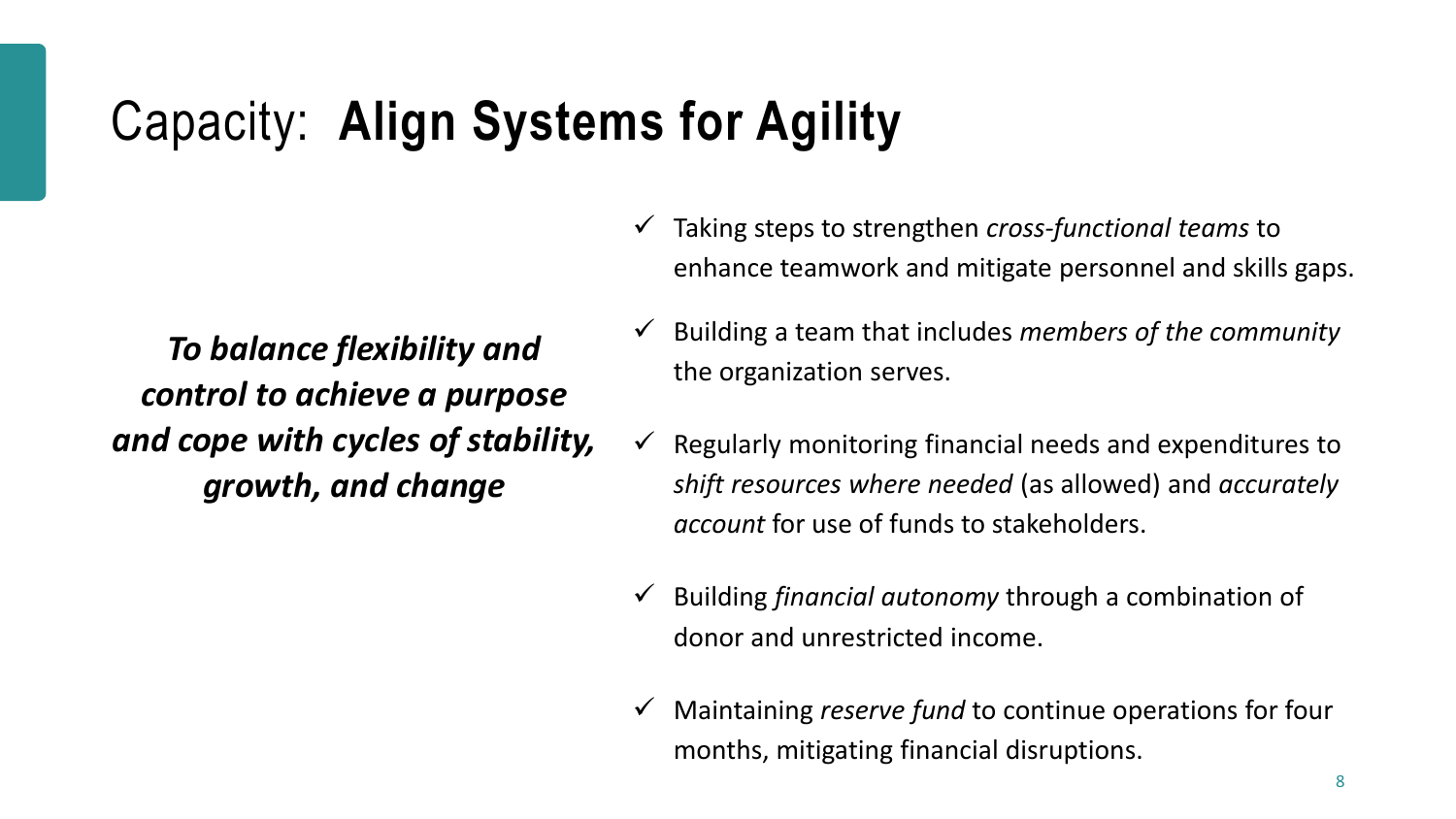### Capacity: **Learn and Adapt**

*To innovate and modify activities and proactively anticipate change*

- $\checkmark$  Regularly soliciting, collaboratively considering and incorporating *team and stakeholder feedback* that can be used to increase the relevance, quality, and sustained impact of its work.
- *Testing innovations* through small-scale experiments.
- ✓ Regularly *scanning* the relevant "landscapes" to align with or address important *trends* that have a bearing on the organization's work
- $\checkmark$  Routinely engaging the team in analyzing and interpreting information to identify *causes and effects of program successes and failures*
- ✓ Systematically applying *data analysis and interpretation* by documenting, sharing, and applying knowledge, skills, and lessons learned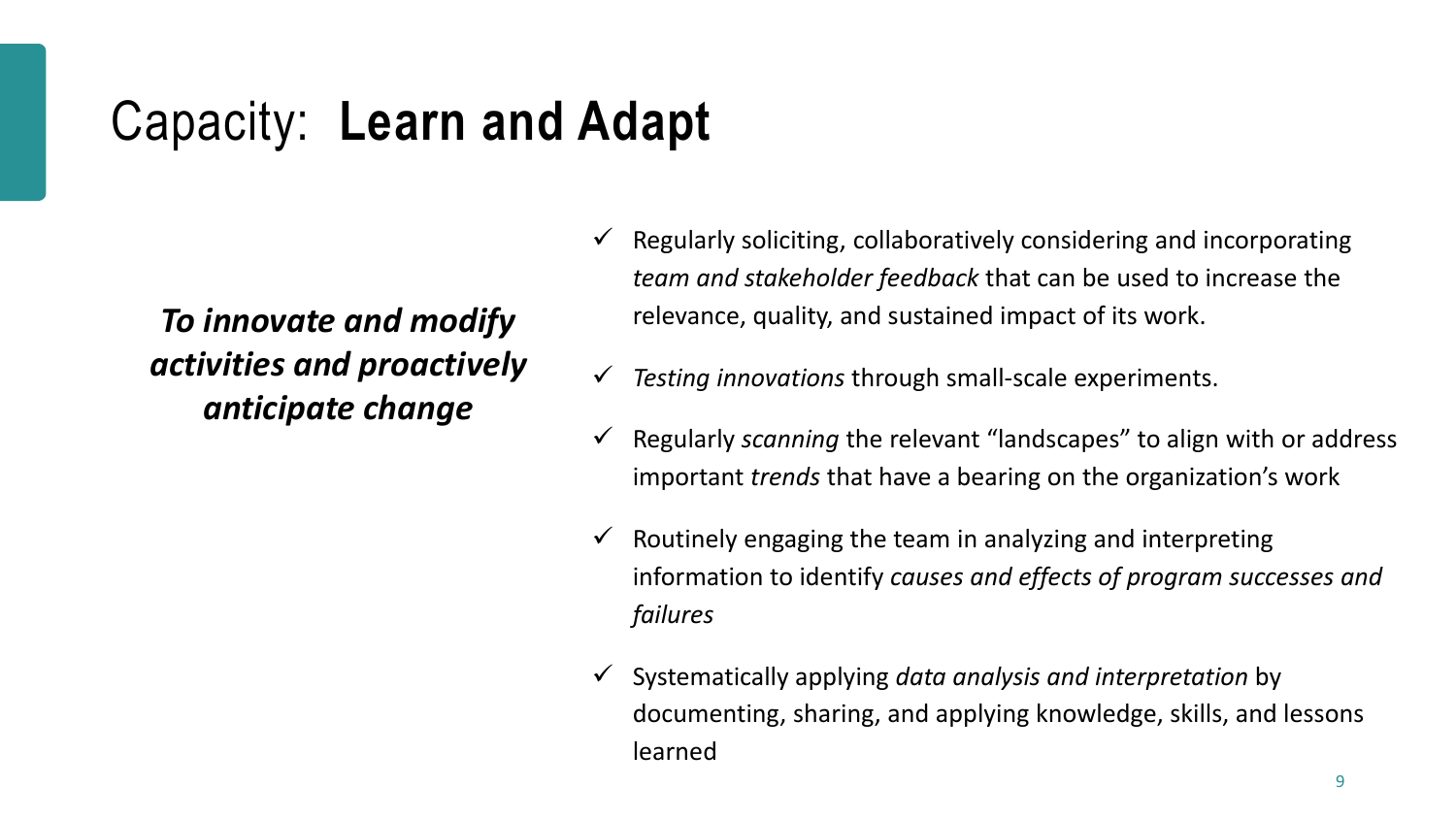### Capacity: **Attract and Sustain Support**

*To establish and manage connections, alliances, and/or partnerships to enhance reach, impact, and stakeholder legitimacy*

- ✓ Demonstrating *accountability* by sharing detailed information with stakeholders about achievements and challenges.
- ✓ Routinely creating opportunities for *stakeholders to contribute meaningfully* to the organization's mission, direction, and activities.
- ✓ Maintaining regular *dialogues with peer organizations* to share information, insights and resources (intellectual, social, material, or financial).
- ✓ Building mutually beneficial *alliances with key crosssectoral actors* (e.g., private sector, government, civil society, donors, and sectorally-focused orgs).
- $\checkmark$  Periodically assessing and refining its role and contribution to its *multi-stakeholder network*.